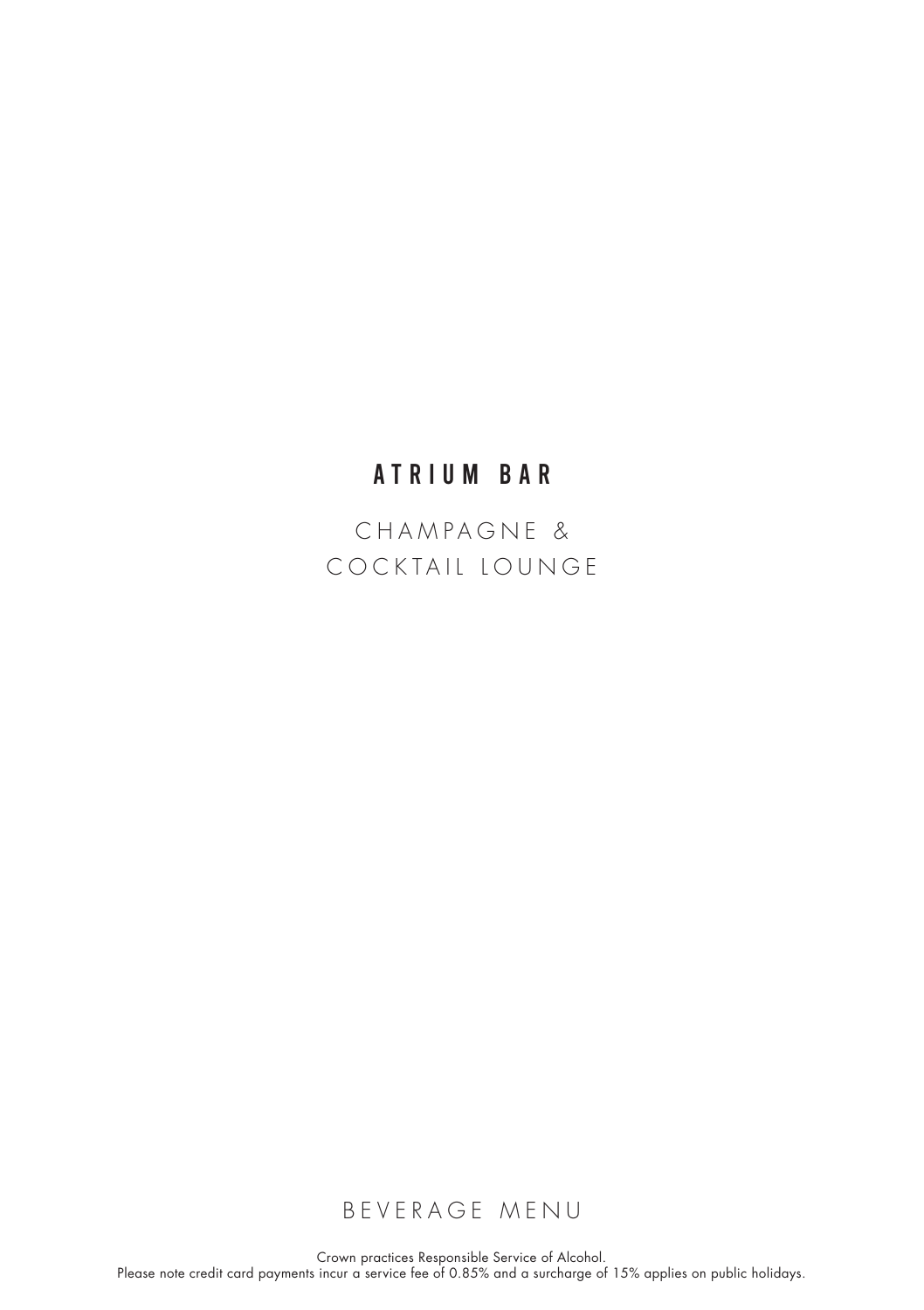Our contemporary modern cocktail list can be found on the following pages.

Our talented team members are happy to accommodate any classic cocktails or alterations.

ENJOY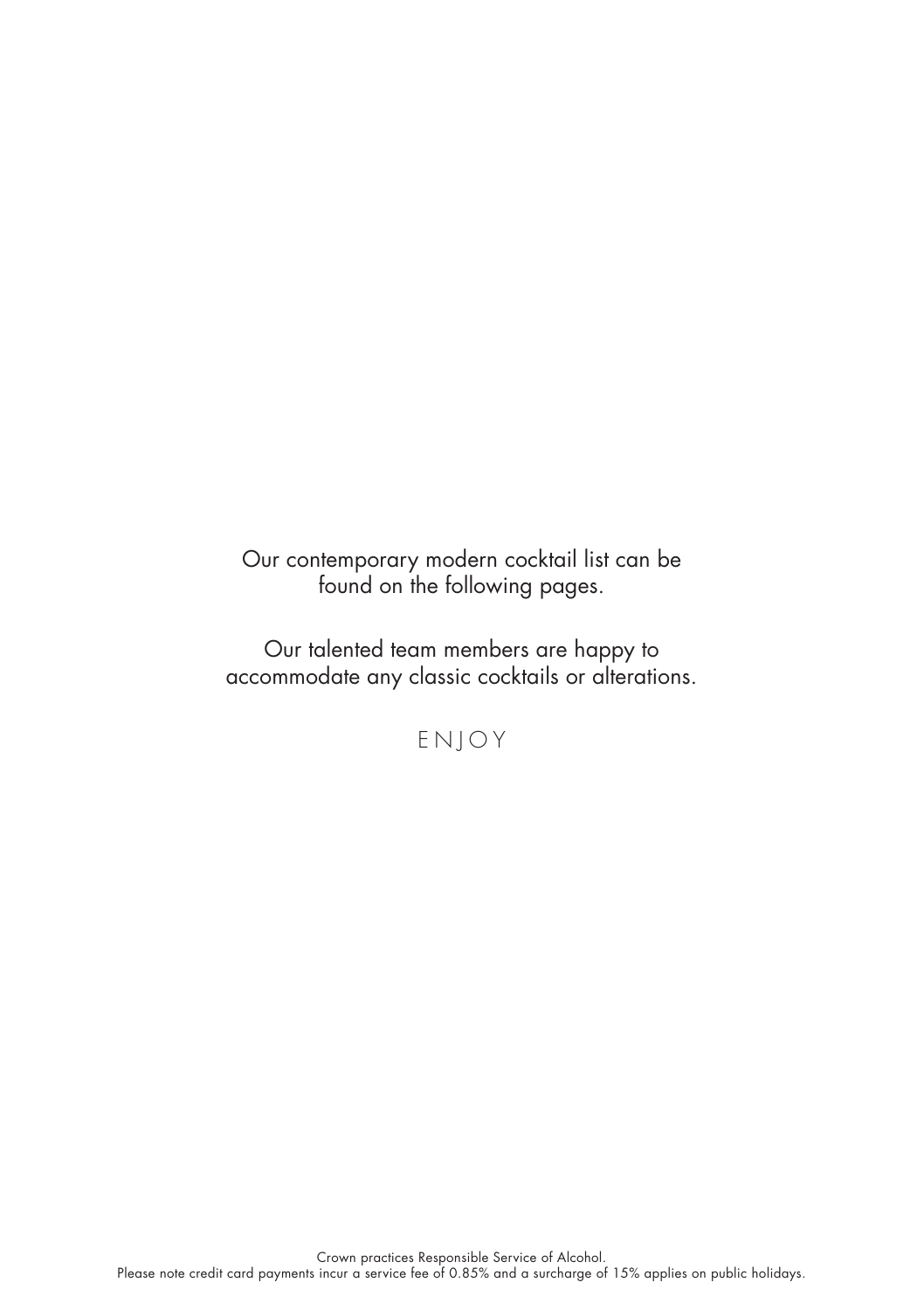

## A TRIUM BUBBLE SOUR | 28

Kettle one vodka, pomegranate liquor with lemon juice, sugar, and whites served with a berry bubble



## SPICED COCONUT MARGARITA | 25

Coconut tequila with jalapeños served as margarita



# PASSION HOLDUP | 26

Diplomatic rum & orange aperitif with in house made passionfruit, pineapple and orange shrub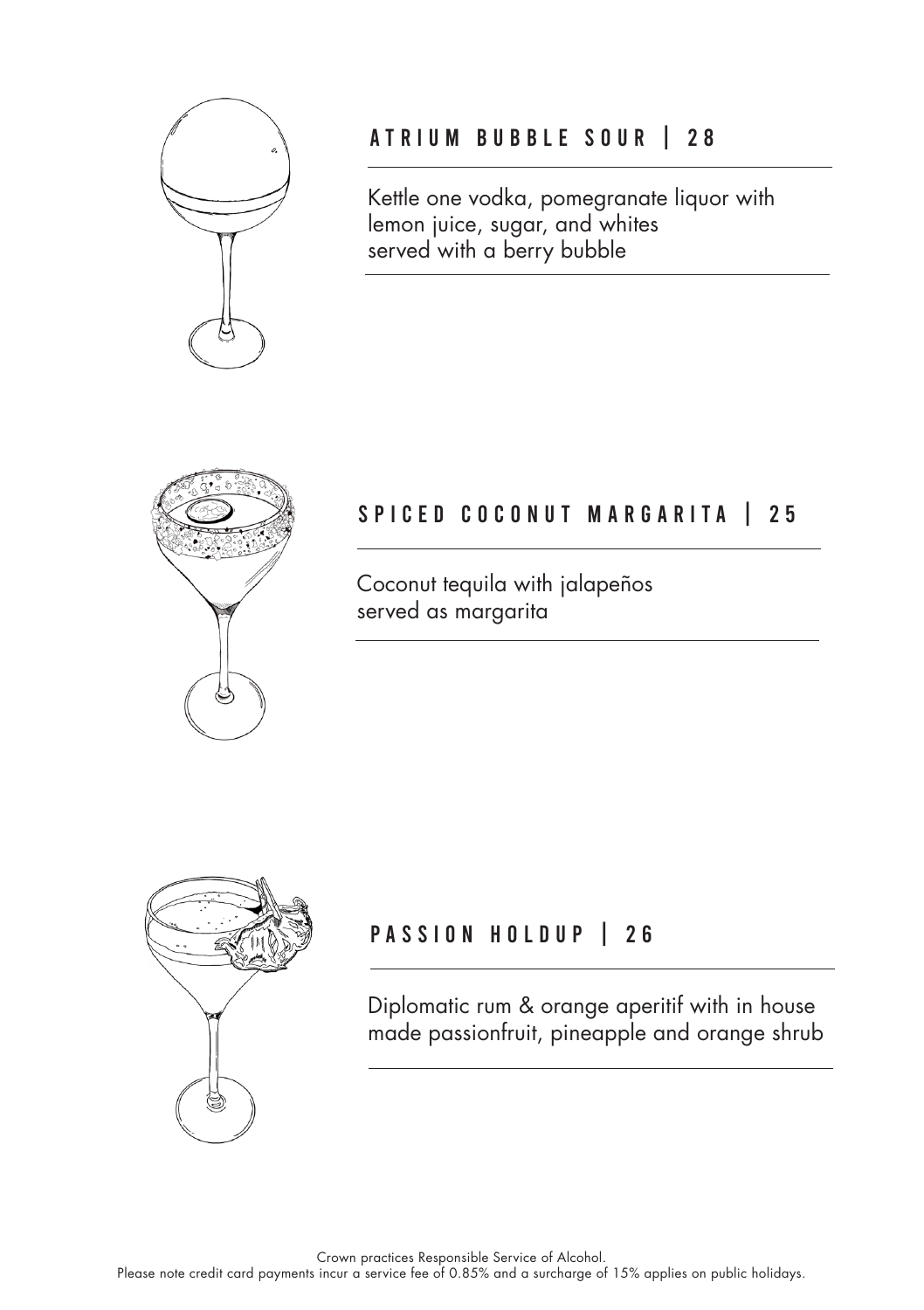## FLAMINGO | 23

Kettle one vodka & strawberry liquor with in house made strawberry, rhubarb, citrus and apple shrub.

## JACK SPIKED APPLE | 23

Jack Daniels apple bourbon with peach and apple

#### **BRIDE** | 25

Malfy grapefruit gin with rose syrup, lime and whites

## MAD HATTERS TEA | 25

Tanqueray sevilla gin, Montenegro with earl grey citrus tea syrup and pineapple juice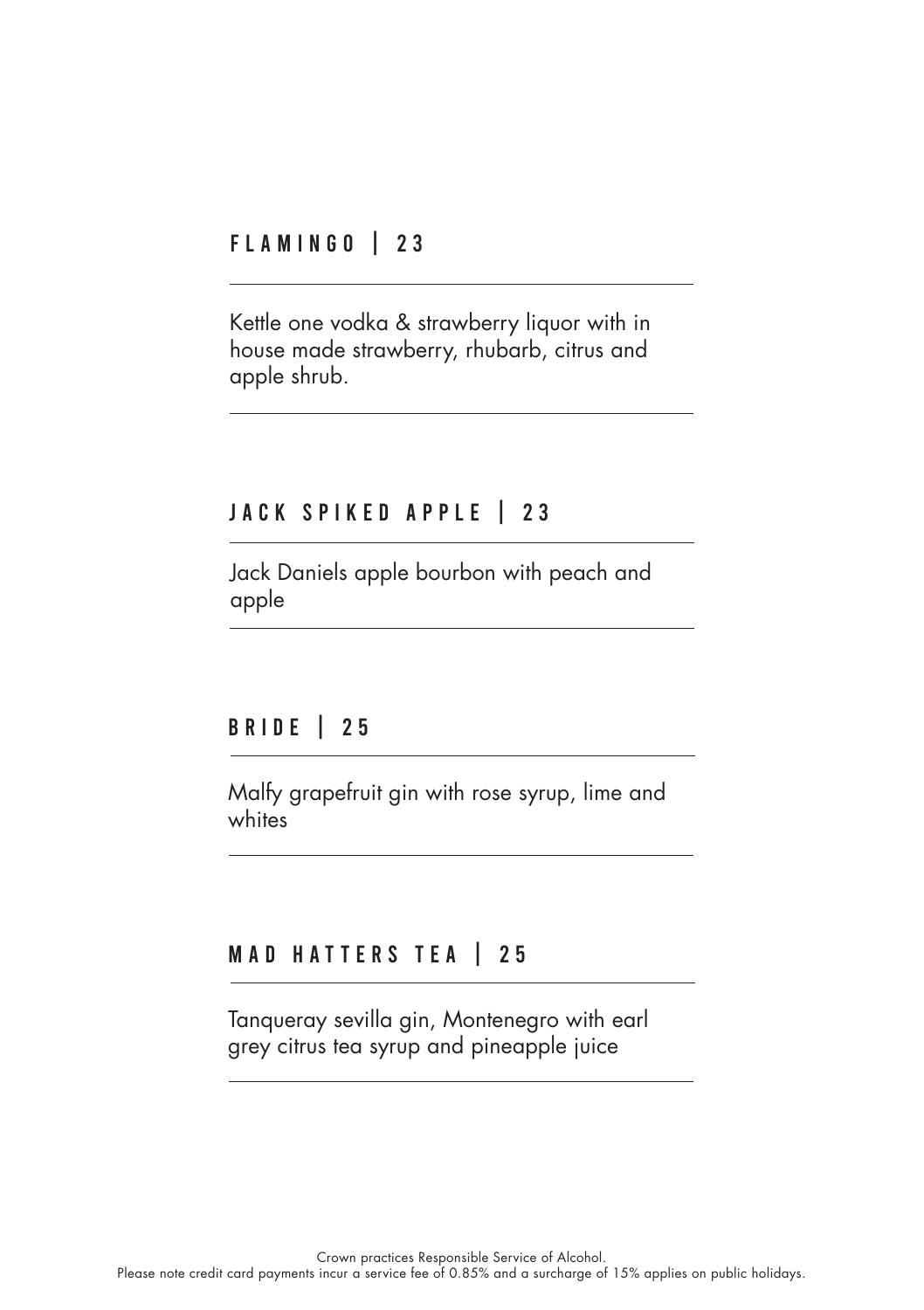## CLASSIC COCKTAILS

Atrium staff are always happy to accommodate any classic cocktail or variations you wish. If you have a request, please ask.

| Armaretto Sour              | 23 |
|-----------------------------|----|
| Americano                   | 23 |
| Aperol Spritz               | 21 |
| Aviation                    | 23 |
| <b>Bloody Mary</b>          | 23 |
| <b>Blood and Sandstorm</b>  | 23 |
| Bouveladier                 | 26 |
| Bramble                     | 23 |
| <b>Brandy Alexander</b>     | 23 |
| <b>Bobby Burns</b>          | 23 |
| Caipirihina                 | 23 |
| Caprioska                   | 23 |
| Clover Club                 | 23 |
| Champagne Cocktail          | 23 |
| Cosmopolitan                | 23 |
| Daiquiri                    | 23 |
| Dark & Stormy               | 23 |
| Easy Side                   | 23 |
| Espresso Martini            | 23 |
| French 75                   | 23 |
| French Martini              | 23 |
| Gimlet                      | 23 |
| Godfather Sour              | 23 |
| Hemingway Daiquiri          | 23 |
| Japanese Slipper            | 23 |
| Kir Royal                   | 23 |
| Lychee Martini              | 23 |
| Margarita                   | 23 |
| Mary Pickford               | 23 |
| Manhattan                   | 23 |
| Mojito                      | 23 |
| Mai Tai                     | 23 |
| Martinez                    | 23 |
| Mint Julep                  | 23 |
|                             | 26 |
| Negroni<br>Pina Colada      | 23 |
| Pink Lady                   | 23 |
|                             | 23 |
| Singapore Sling<br>Side Car | 23 |
|                             | 23 |
| Southside                   | 23 |
| Toblerone                   | 23 |
| <b>Tom Collins</b>          | 23 |
| Tommy's Margarita           |    |
| White Lady                  | 23 |
| Zombie                      | 25 |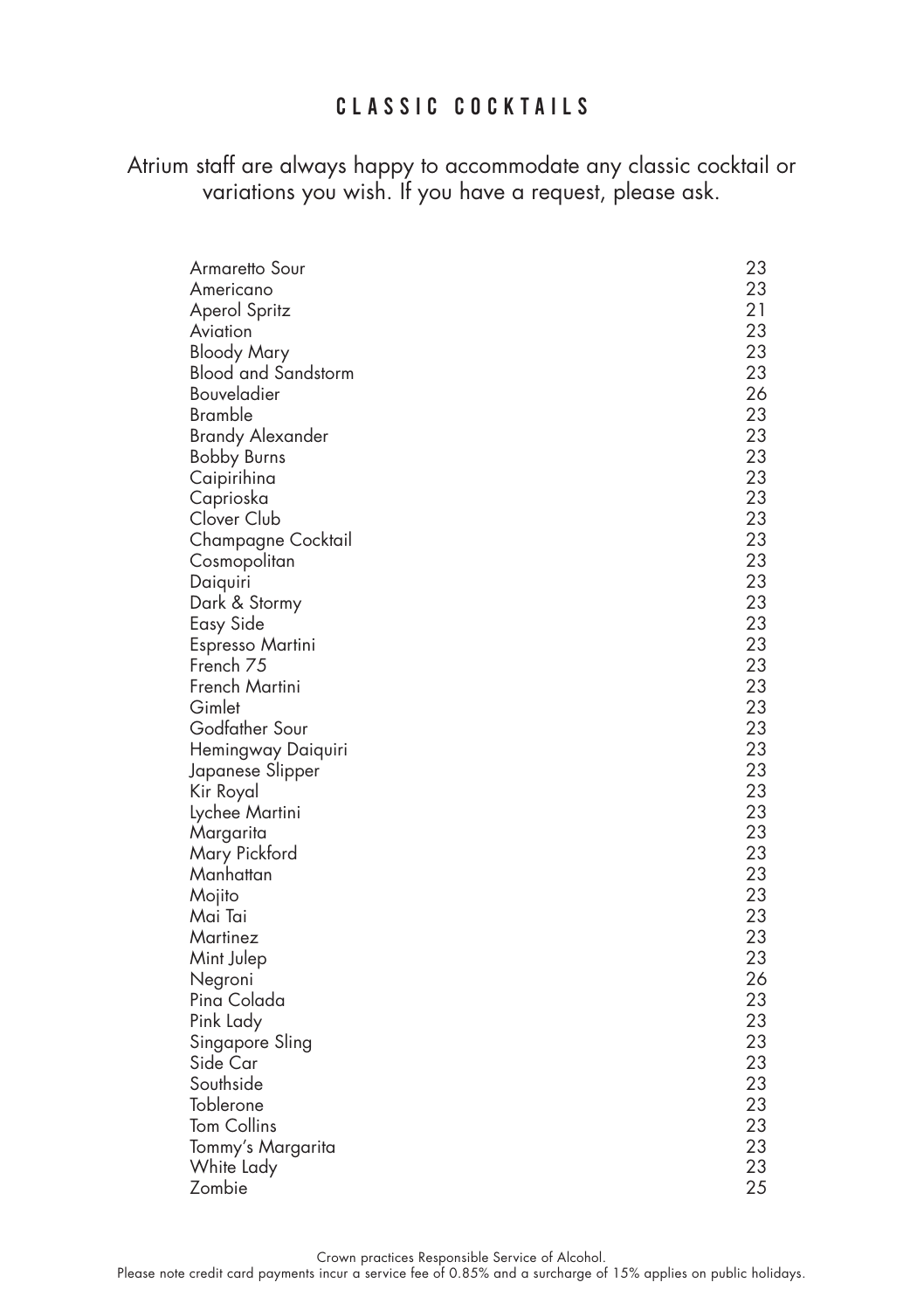| SPARKLING                                                 | 120ML | B I L |
|-----------------------------------------------------------|-------|-------|
| Chandon Brut NV<br>Victoria                               | 17    | 80    |
| La Gioiosa Prosecco<br>Veneto, Italy                      | 17    | 80    |
| MOSCATO                                                   |       |       |
| Borgo Maragliano 'La Calliera' Moscato<br>Piedmont, Italy | 15    | 76    |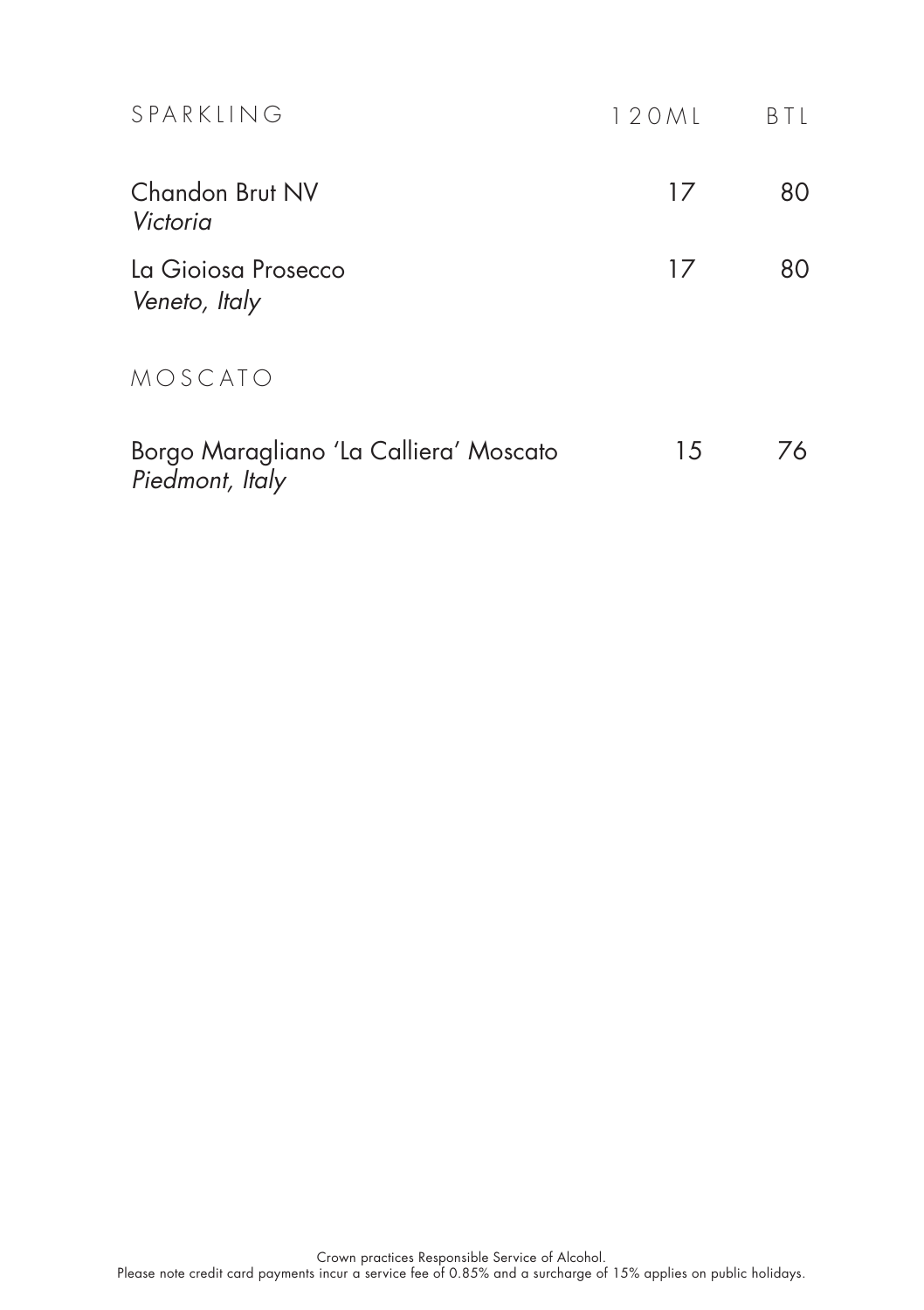# CHAMPAGNE

| NON-VINTAGE                                               | 120ML | BTL |
|-----------------------------------------------------------|-------|-----|
| Piper-Heidsieck<br>Reims                                  |       | 145 |
| Moet & Chandon Brut Imperial<br>Epernay                   |       | 175 |
| <b>Taittinger Prestige Cuvee NV</b><br>Saint-Nicaise Hill |       | 160 |
| Veuve Clicquot Ponsardin Brut<br>Reims                    | 35    | 185 |
| <b>Charles Heidsieck Brut</b><br>Reims                    |       | 190 |
| Louis Roederer Brut<br>Reims                              |       | 195 |
| Pol Roger Bru<br>Reims                                    |       | 190 |
| <b>Bollinger Brut</b><br>Аÿ                               |       | 245 |
| Krug Grande Cuvee NV<br>Reims                             |       | 595 |
| Ruinart Blanc de Blancs                                   |       | 320 |
| ROSÉ                                                      |       |     |
| Veuve Cliquot Rosé NV                                     |       | 230 |

Reims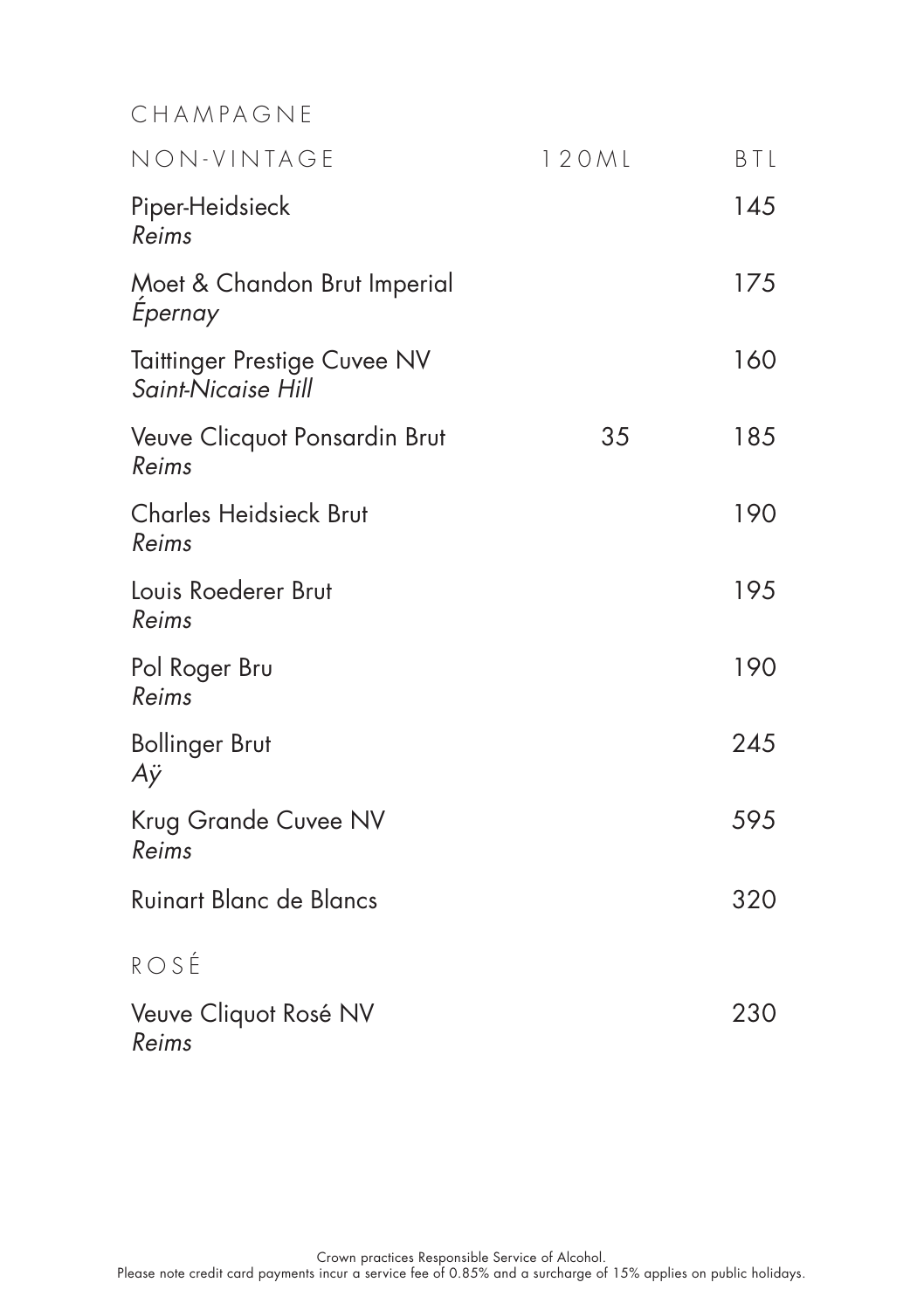# CHAMPAGNE

| VINTAGE                                                     | 120ML | BTL    |
|-------------------------------------------------------------|-------|--------|
| Moet Chandon Vintage 2012<br>Epernay                        |       | 210    |
| Dom Perignon 2010<br>Epernay                                | 88    | 595    |
| Dom Perignon 2008<br>Epernay                                |       | 650    |
| Louis Roederer 'Cristal' 2008<br>Reims                      |       | 950    |
| OLD & RARE                                                  |       |        |
| Heidsieck & Co. Monopole<br>'Gôute Americain' 1907<br>Reims |       | 13,200 |
| Moët & Chandon 1911<br>Epernay                              |       | 15,500 |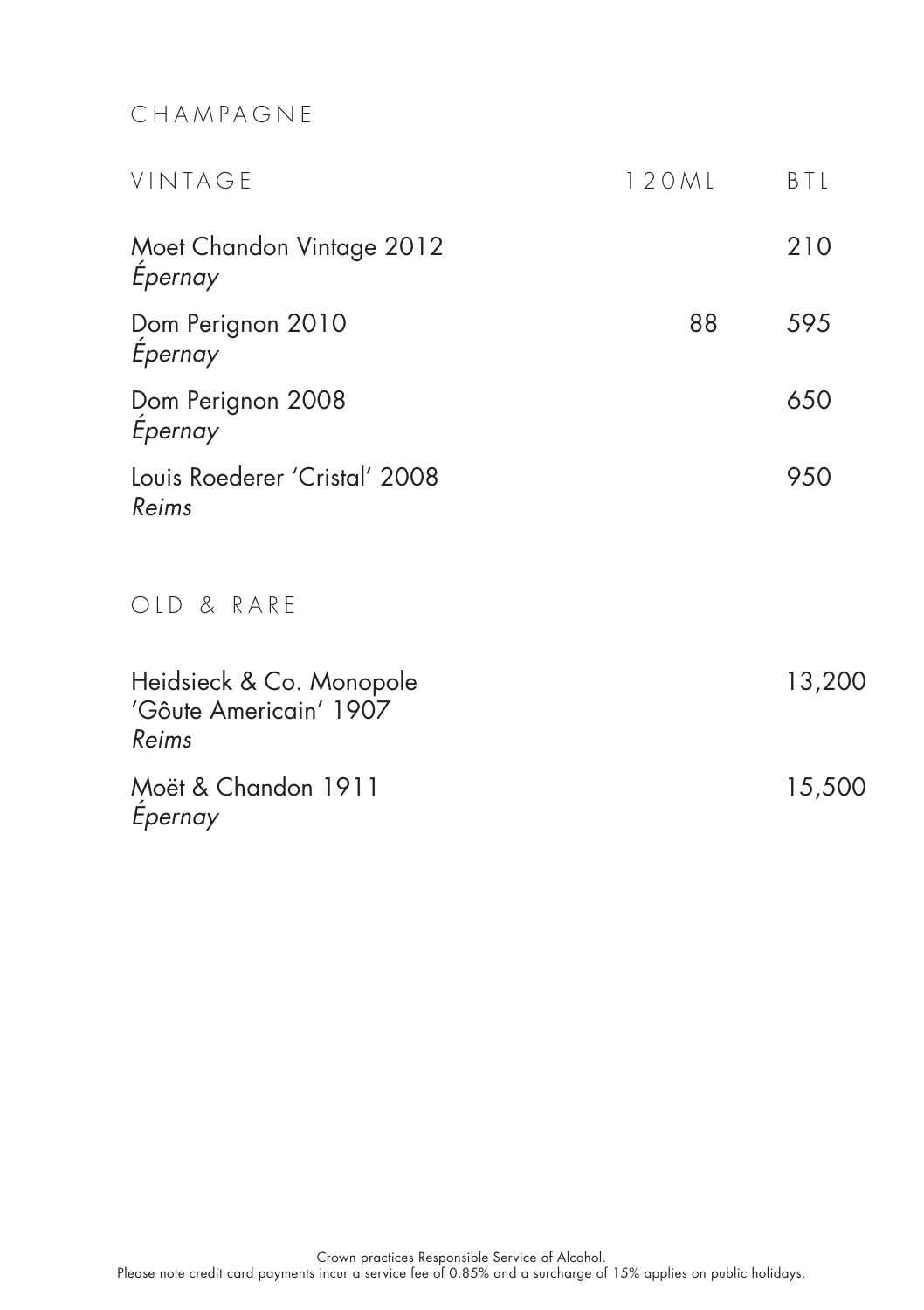| RIESLING                                                           | GLASS | <b>BTL</b> |
|--------------------------------------------------------------------|-------|------------|
| Chaffey Bros. 'Not Your Grandma's'<br>Eden Valley, South Australia | 11.5  | 52         |
| SAUVIGNON BLANC                                                    |       |            |
| Pocketwatch<br>Multi-Regional, Western Australia                   |       | 55         |
| Craggy Range<br>Marlborough, New Zealand                           |       | 85         |
| Cloudy Bay<br>Marlborough, New Zealand                             |       | 125        |
| Little Berry<br>Adelaide Hills, South Australia                    | 14    | 62         |
| Mudhouse<br>Marlborough, New Zealand                               | 16    | 70         |
| PINOT GRIS                                                         |       |            |
| Motley Cru Pinot Grigio<br>King Valley, Victoria                   | 13    | 58         |
| CHARDONNAY                                                         |       |            |
| Hay Shed Hill<br>Margaret River, Western Australia                 | 17    | 80         |
| <b>Red Claw</b><br>Mornington Peninsula, Victoria                  |       | 75         |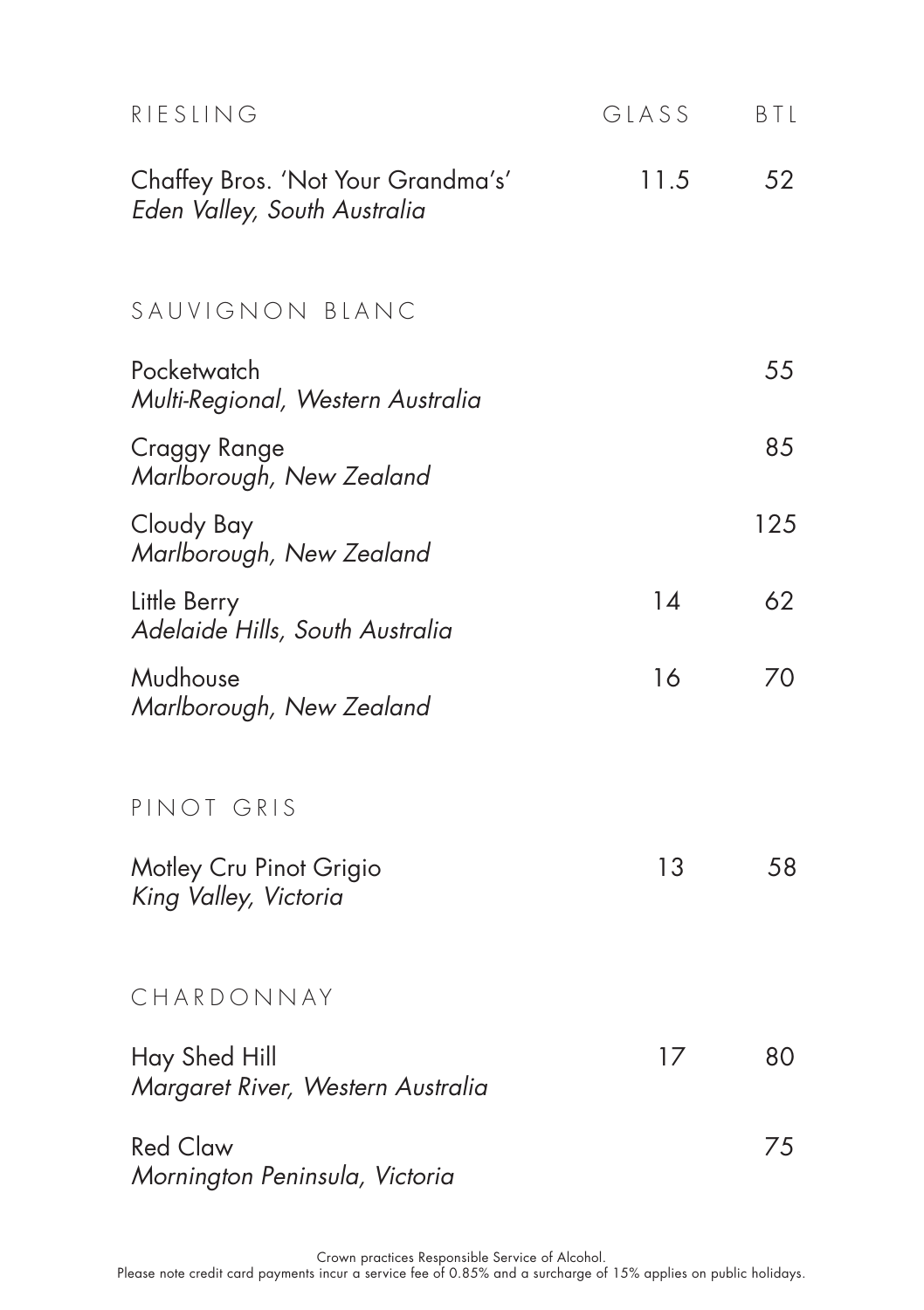| ROSE                                                               | GLASS | BTL |
|--------------------------------------------------------------------|-------|-----|
| <b>Tarrawarra Estate</b><br>Yarra Valley, Victoria                 | 13    | 58  |
| Mirabeau Classic<br>Provence, France                               |       | 65  |
| PINOT NOIR                                                         |       |     |
| Kooyong 'Massale'<br>Mornington Peninsula, Victoria                | 16    | 80  |
| <b>Babich</b><br>Marlborough, New Zealand                          | 14    | 65  |
| SHIRAZ                                                             |       |     |
| St Hallet 'Faith'<br>Barossa Valley, South Australia               | 18    | 85  |
| <b>Heathcote Estate</b><br>Heathcote, Victoria                     |       | 115 |
| Amberley<br>Great Southern, Western Australia                      | 15    | 70  |
| MERLOT                                                             |       |     |
| Redbank 'The Long Paddock' Merlot<br>Eden Valley, South Australia  | 11.5  | 52  |
| CABERNET SAUVIGNON                                                 |       |     |
| Snake & Herring 'Dirty Boots'<br>Multi-Regional, Western Australia |       | 58  |
| Penley Estate 'Tolmar'<br>Coonawarra, South Australia              | 16    | 70  |

Crown practices Responsible Service of Alcohol.<br>Please note credit card payments incur a service fee of 0.85% and a surcharge of 15% applies on public holidays.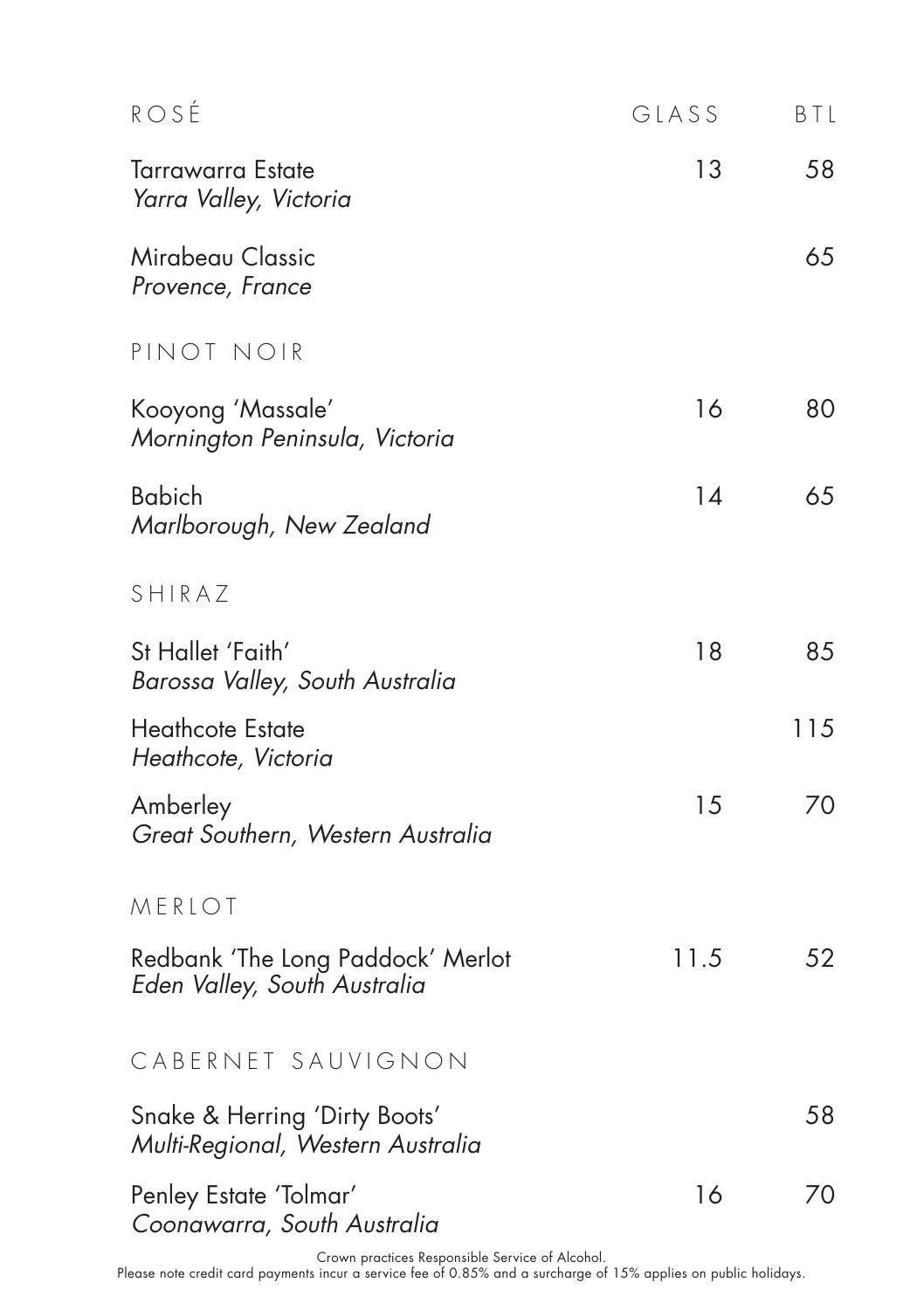# BOTTLED BEER

| Byron Bay                      | Australia            | 11                |
|--------------------------------|----------------------|-------------------|
| Cascade Premium Light          | Australia            | 8                 |
| Crown Lager                    | Australia            | 11.5              |
| Colonial Draught Kolsch Ale    | Australia            | 11.5              |
| James Boag's Premium Lager     | Australia            | 11                |
| Little Creatures Pale Ale      | Australia            | $12 \overline{ }$ |
| White Rabbit Dark Ale          | Australia            | 12                |
| <b>Blue Moon</b>               | <b>United States</b> | 12.5              |
| Corona                         | Mexico               | 12.5              |
| Heineken                       | Holland              | 12                |
| Heineken 3 (Mid Strength Beer) | Holland              | 11                |
| Heineken 0                     | Holland              | 10.5              |
| <b>Budweiser</b>               | <b>United States</b> | 11.5              |
| Kirin                          | Japan                | 13.5              |
| Sapporo 650ml                  | Japan                | 16.5              |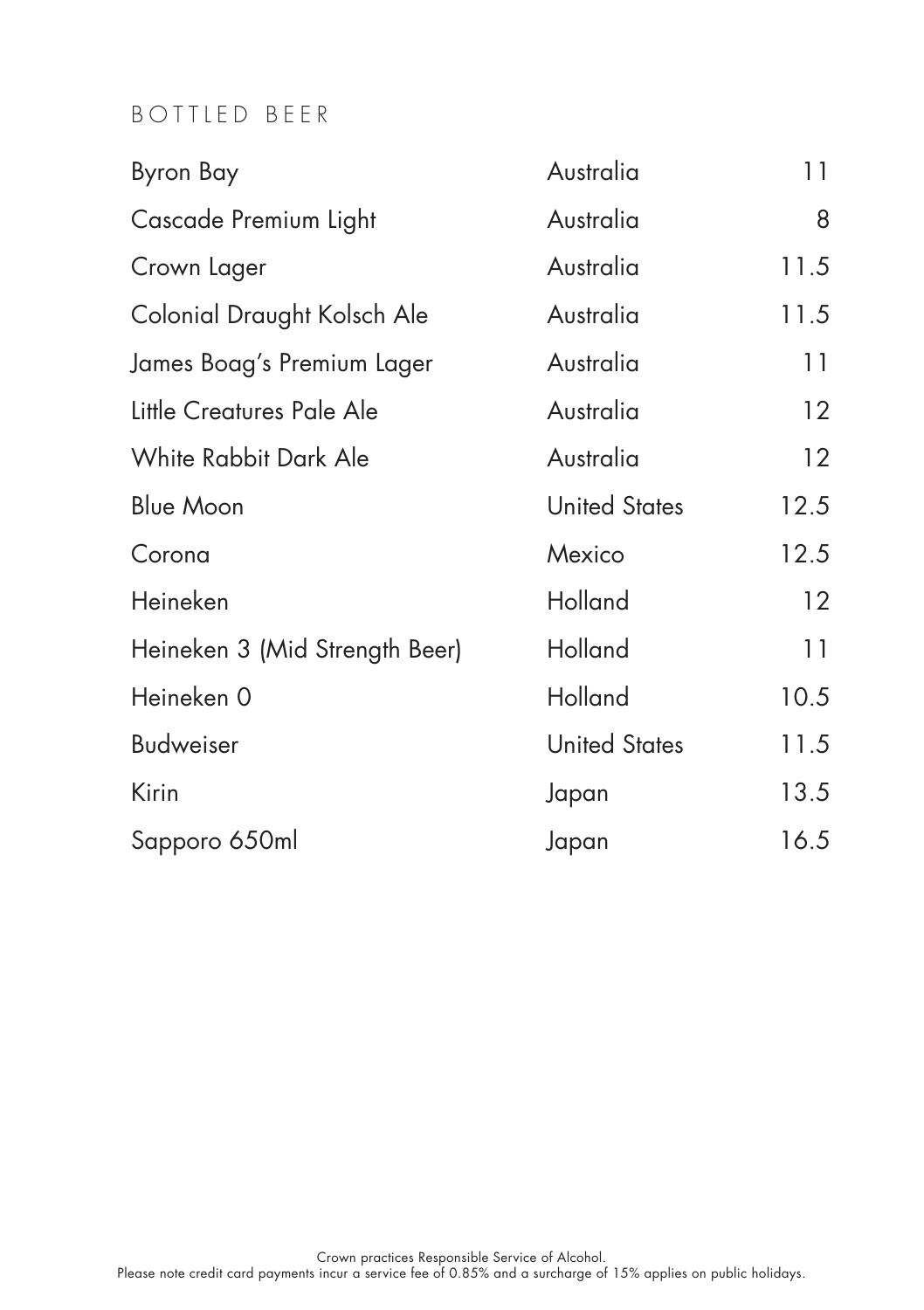## DRAUGHT BEER (425ML)

| Japan        | 15.6 |
|--------------|------|
| Japan        | 13.5 |
| Holland      | 13.5 |
| Australia    | 12   |
| <b>Italy</b> | 13.5 |
|              |      |

# CIDER

| Somersby Apple (425ml)              | Australia | 12   |
|-------------------------------------|-----------|------|
| Pipsqueak Apple Cider (330ml)       | Australia | 11.5 |
| Rekorderlig Strawberry Lime (500ml) | Sweden    | 15.5 |
| Somersby Pear Cider (330ml)         | England   | 11   |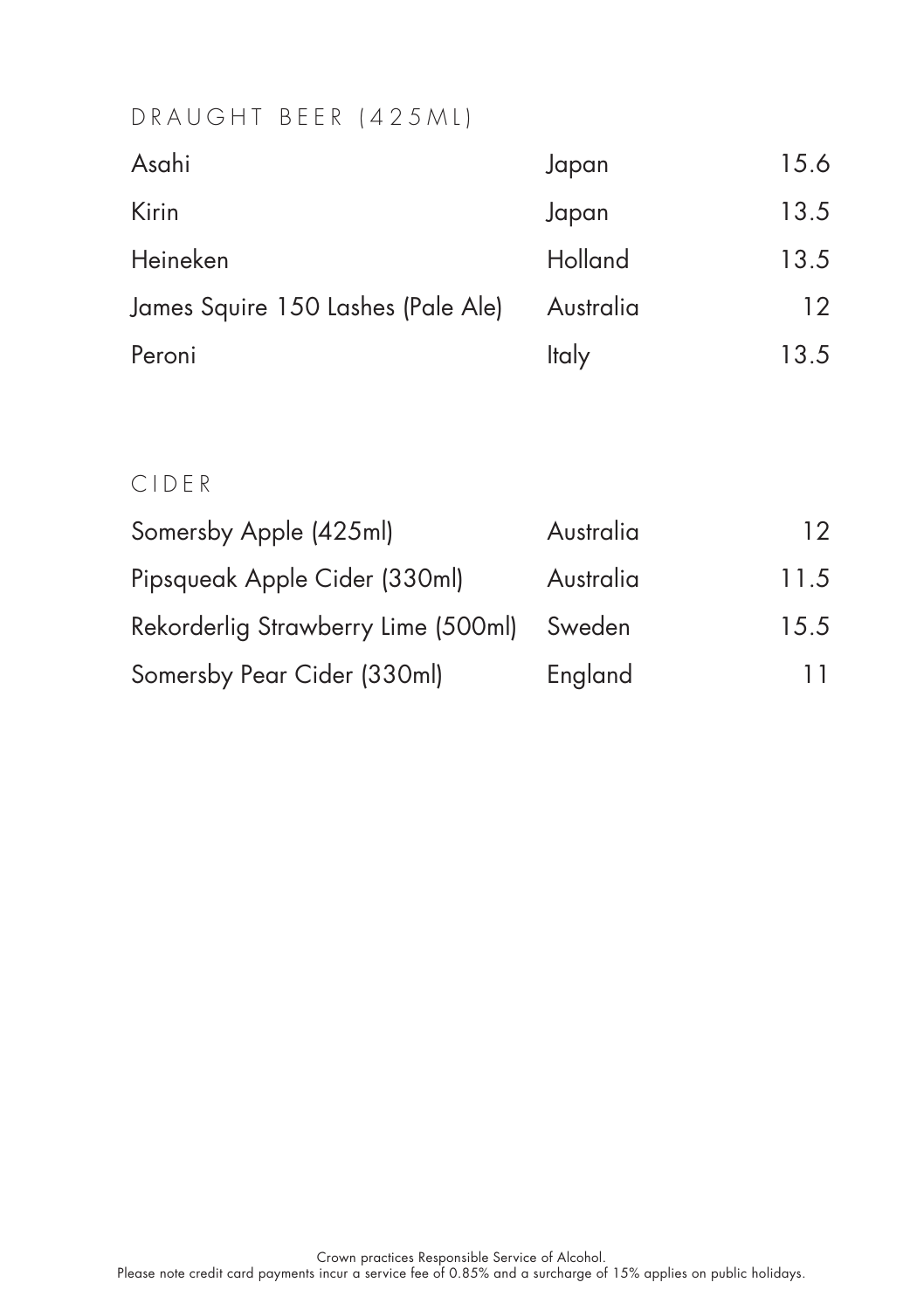| SINGLE MALT WHISKY                | ORIGIN            | 30ML |
|-----------------------------------|-------------------|------|
| Ardberg 10yo                      | Islay             | 16.5 |
| Balvenie Caribbean Cask 14yo      | <b>Banffshire</b> | 22   |
| Balvenie Caribbean Cask 17yo      | <b>Banffshire</b> | 29   |
| Blair Athol 23yo                  | Highland          | 95   |
| Caol Ila 12yo                     | Islay             | 18.5 |
| Dalmore 18yo                      | Highlands         | 33   |
| Glenfiddich 15yo                  | Speyside          | 22   |
| Glenfiddich 21yo                  | Speyside          | 38   |
| Glenfiddich 'Winter Storm' 21yo   | Speyside          | 45   |
| Glenfiddich 40yo                  | Speyside          | 455  |
| Glenfiddich Ancient 1840 18yo     | Speyside          | 24   |
| Glen Elgin 18 yo                  | Speyside          | 75   |
| Glenlivet 15yo                    | Speyside          | 18   |
| <b>Glenlivet Founders Reserve</b> | Speyside          | 15.5 |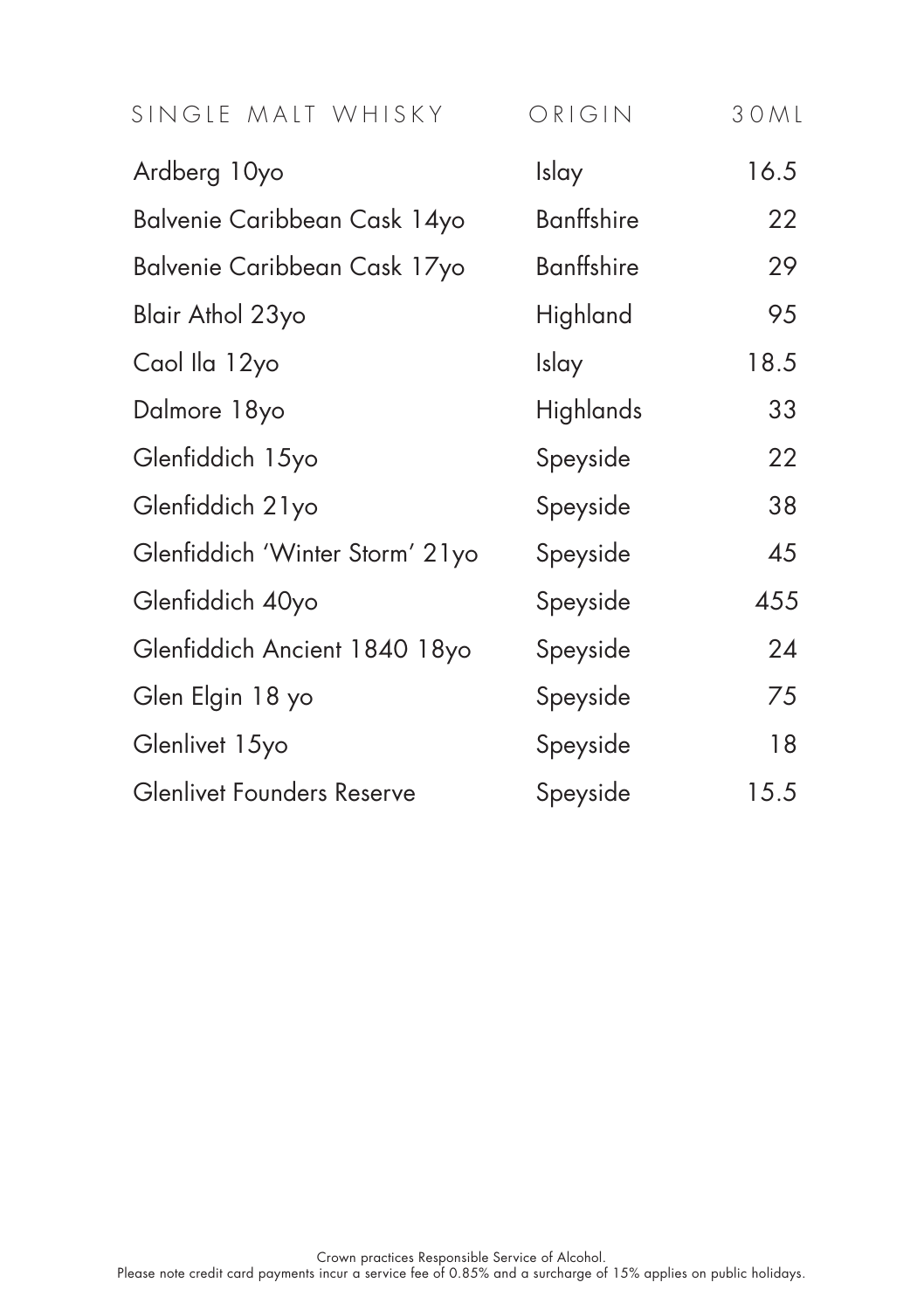| SINGLE MALT WHISKY        | ORIGIN           | 30ML |
|---------------------------|------------------|------|
| Glenmorangie 10yo         | Highlands        | 18   |
| Glenmorangie 18yo         | <b>Highlands</b> | 23   |
| Glenmorangie 'Signet'     | <b>Highlands</b> | 32   |
| Lagavulin 16yo            | Islay            | 22   |
| Laphroaig 10yo            | Islay            | 19.5 |
| Macallan 12yo (Fine Oak)  | Speyside         | 22   |
| Macallan Rare Cask        | Speyside         | 65   |
| Macallan No. 6            | Speyside         | 525  |
| Talisker 'Storm'          | Skye             | 18.5 |
| Talisker 10yo             | Skye             | 18   |
| Talisker 'House Greyjoy'  | Skye             | 18.5 |
| Dalwhinie 'House Stark'   | Highland         | 18   |
| Cardhu 'House Targarayan' | Speyside         | 18.5 |
| Glenlivet 12yo            | Moray            | 15   |
| <b>Glenlivet Founders</b> | Moray            | 15   |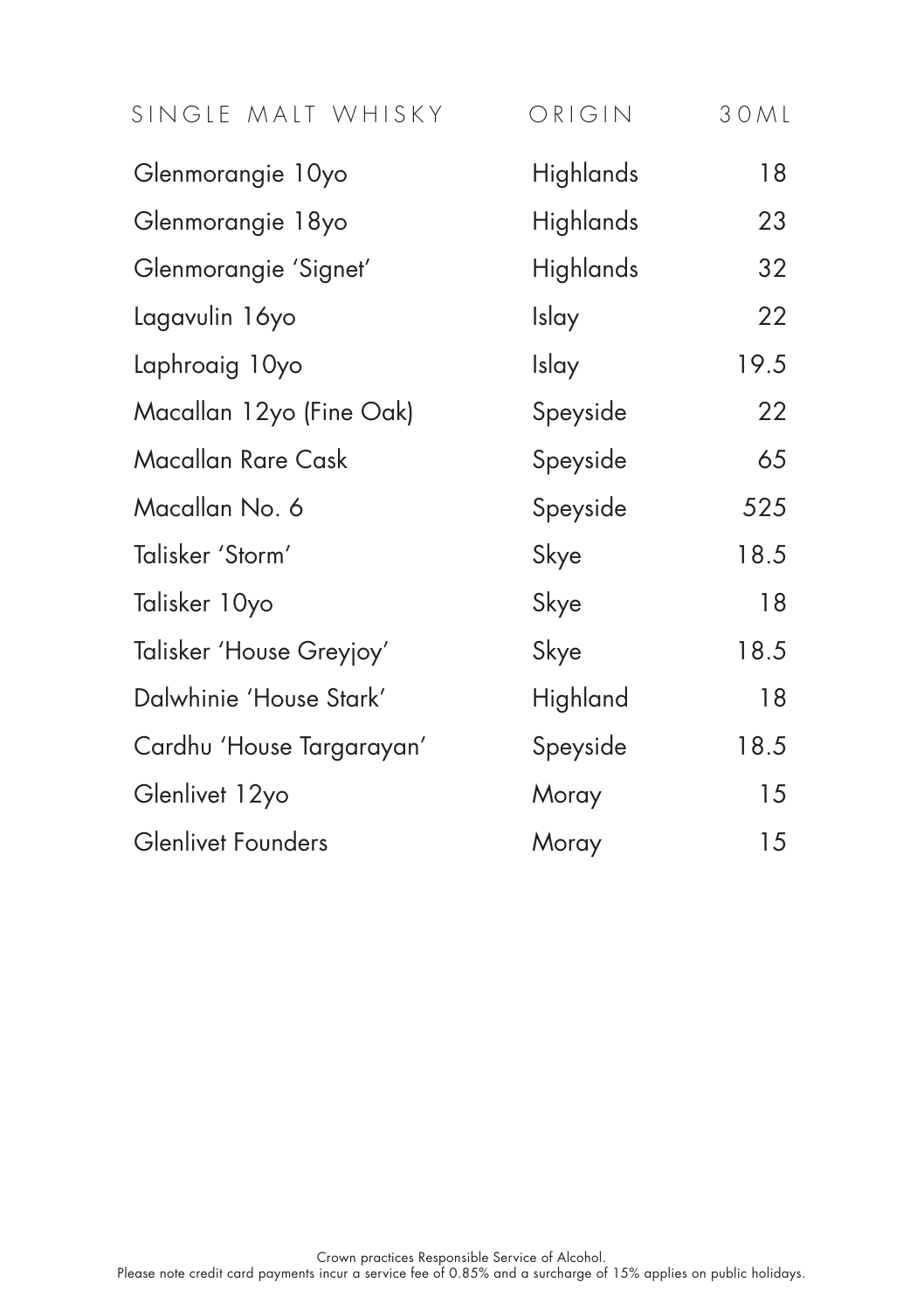| BLENDED WHISKY                   | ORIGIN   | 30ML |
|----------------------------------|----------|------|
| Canadian Club 12yo               | Canada   | 14.5 |
| Chivas Regal 12yo                | Scotland | 15.5 |
| Chivas Regal 18yo                | Scotland | 22   |
| Chivas Regal 'Royal Salute' 21yo | Scotland | 35   |
| Collectivum XXVII                | Scotland | 35   |
| Monkey Shoulder                  | Scotland | 14   |
| Johnnie Walker 'Black'           | Scotland | 12   |
| Johnnie Walker 'Double Black'    | Scotland | 15.5 |
| Johnnie Walker 'Red Rye'         | Scotland | 15.5 |
| Johnnie Walker 'Green'           | Scotland | 18   |
| Johnnie Walker 'Sherry Cask'     | Scotland | 16.5 |
| Johnnie White Walker             | Scotland | 16.5 |
| Johnnie Walker 'Blue Label'      | Scotland | 42   |
| Johnnie Walker 'Odyssey'         | Scotland | 215  |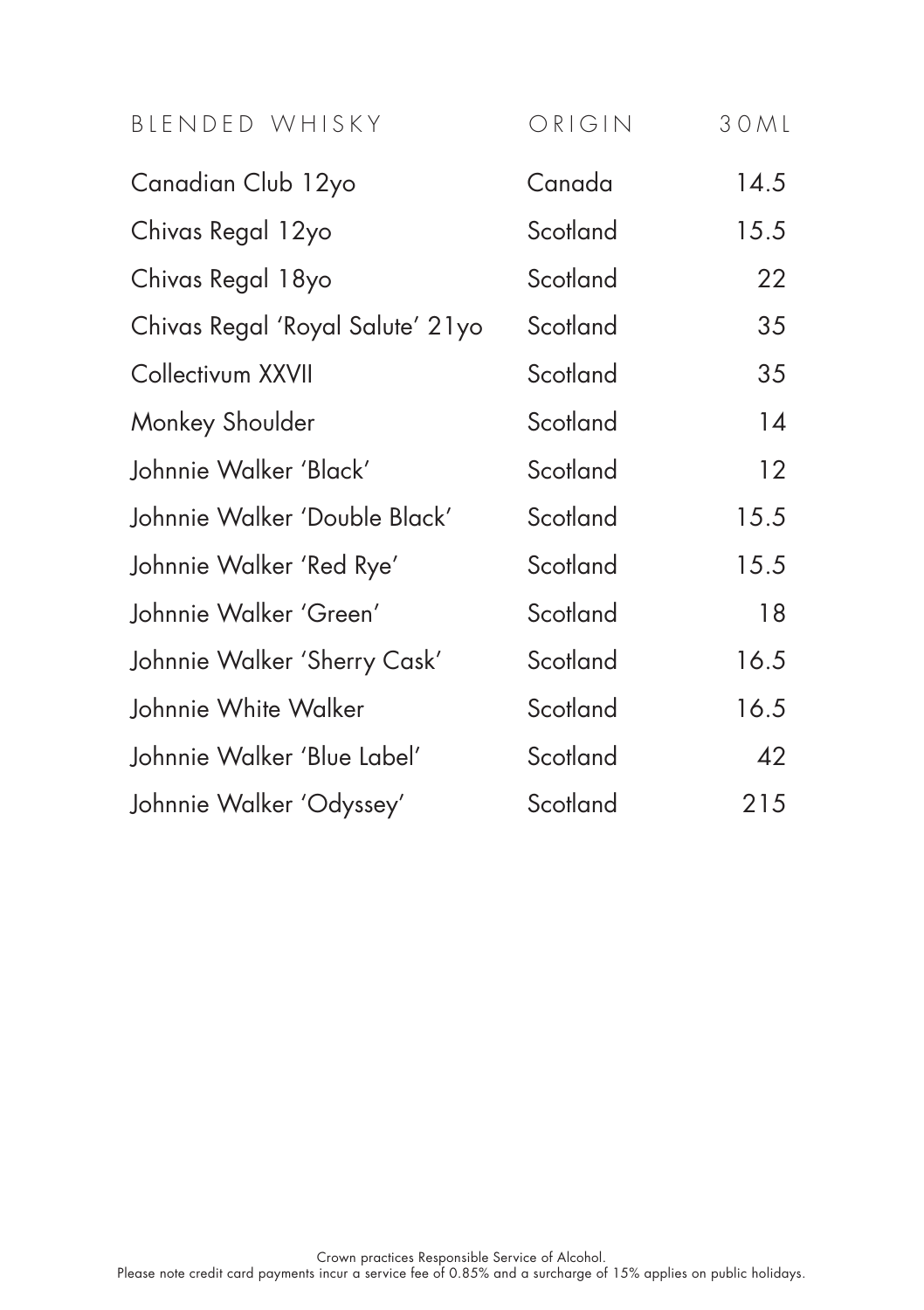| AMERICAN WHISKEY             | ORIGIN    | 3 O M L |
|------------------------------|-----------|---------|
| Basil Hayden's               | Kentucky  | 15.5    |
| Jim Beam 'Small Batch'       | Kentucky  | 15.5    |
| <b>Buffalo Trace</b>         | Kentucky  | 14.5    |
| <b>Bulleit Bourbon</b>       | Kentucky  | 12      |
| Eagle Rare 10yo              | Kentucky  | 17      |
| Gentlemen Jack               | Tennessee | 14      |
| Jack Daniels                 | Tennessee | 13      |
| Jack Daniels 'Single Barrel' | Tennessee | 17      |
| Jack Daniels 'Gold'          | Tennessee | 28      |
| <b>Makers Mark</b>           | Kentucky  | 14.5    |
| Makers 46                    | Kentucky  | 17.5    |
| Wild Turkey 'Rare Breed'     | Kentucky  | 16.5    |
| <b>Woodford Reserve</b>      | Kentucky  | 16.5    |
| Michters Sour Mash           | Kentucky  | 18.5    |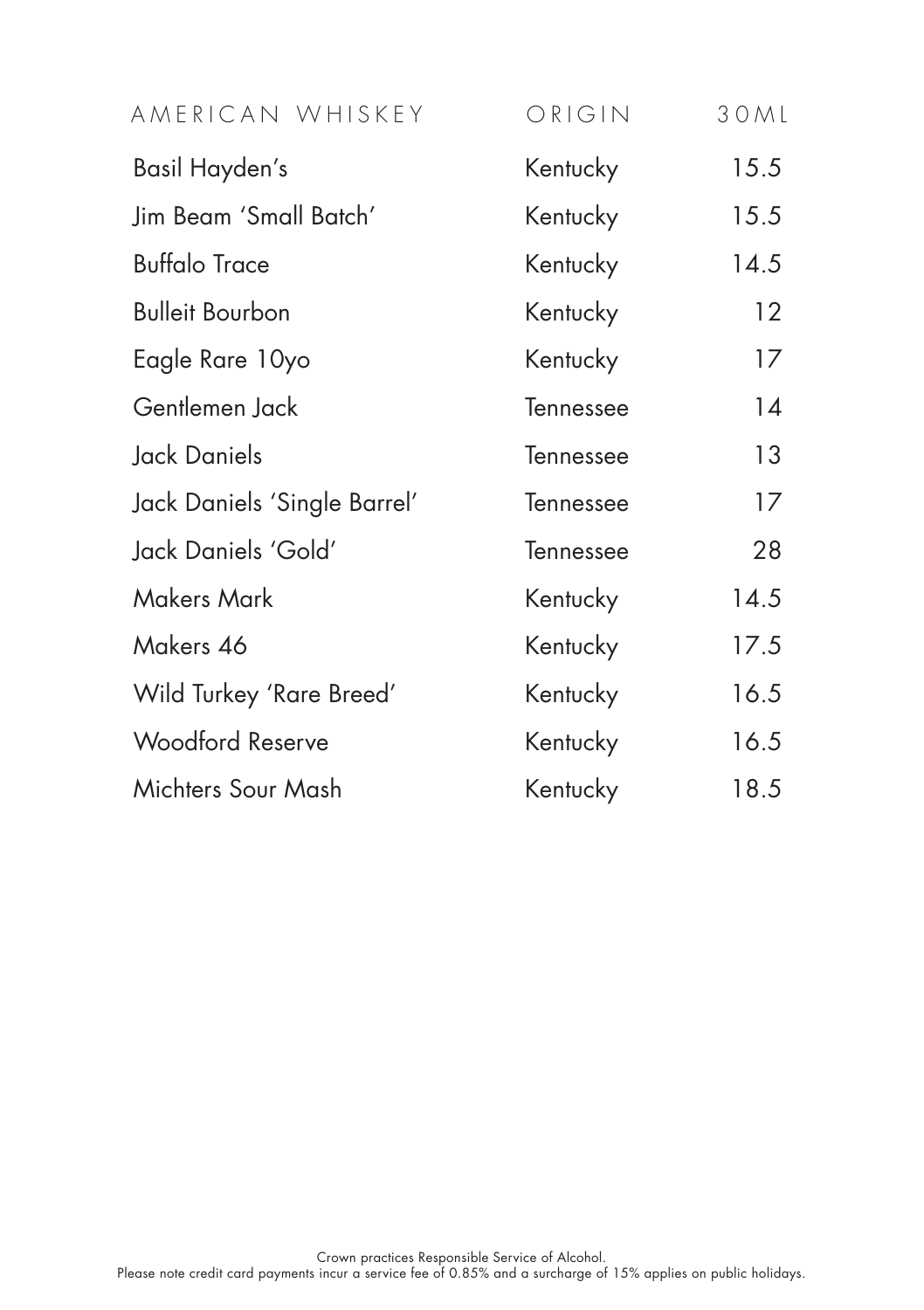# WORLD WHISKEY

| RYE WHISKEY                | ORIGIN    | 30ML |
|----------------------------|-----------|------|
| Rittenhouse Rye            | Kentucky  | 19   |
| Michters Single Barrel Rye | Kentucky  | 19   |
| Pikesville Straight Rue    | Kentucky  | 25   |
| Hudson Manhattan Rye       | New York  | 19.5 |
| Gospel Solera Rye          | Australia | 15.5 |
| IRISH WHISKEY              |           |      |
| Jameson                    | Cork      | 14.5 |
| Jameson Black Barrel       | Cork      | 15.5 |
| Redbreast                  | Cork      | 20   |
| Slane                      | Ireland   | 14.5 |
| AUSTRALIAN WHISKEY         |           |      |
| Starward 'Wine Cask'       | Melbourne | 17.5 |
| JAPANESE WHISKEY           |           |      |
| Hakushu Distiller Reserve  | Torihara  | 25   |
| Hakushu 12yo               | Torihara  | 38   |
| Hakushu 18yo               | Torihara  | 180  |
| Hibiki Harmony             | Blended   | 30   |
| Hibiki 17yo                | Blended   | 78   |
| Yamazaki 12yo              | Kyoto     | 45   |
| Yamazaki 18yo              | Kyoto     | 225  |

Crown practices Responsible Service of Alcohol.<br>Please note credit card payments incur a service fee of 0.85% and a surcharge of 15% applies on public holidays.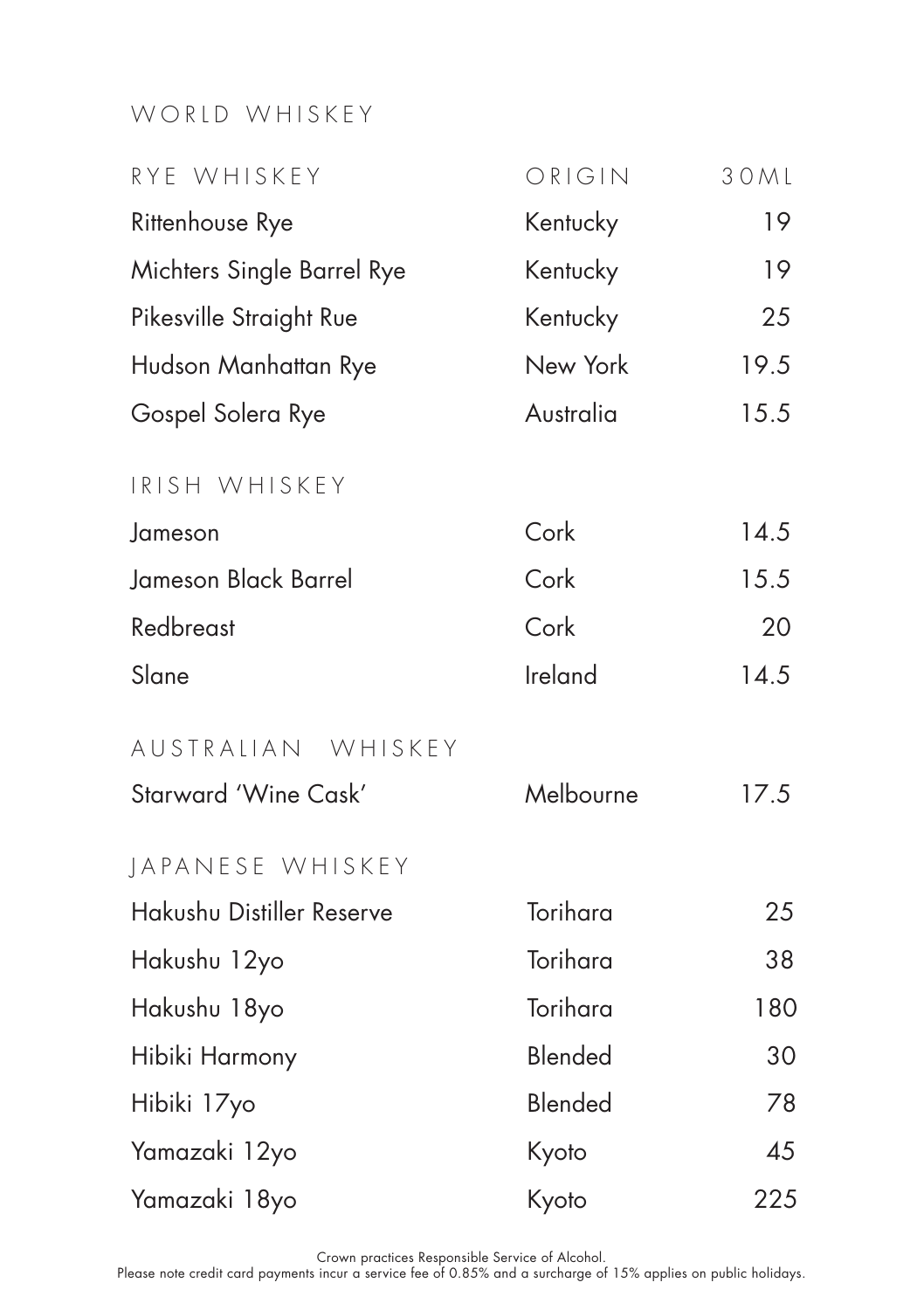| GIN                          | ORIGIN     | 3 O M L |
|------------------------------|------------|---------|
| <b>Bombay Sapphire</b>       | London     | 14      |
| Bombay 'Bramble'             | London     | 15.5    |
| Star of Bombay               | London     | 16.5    |
| Beefeater                    | London     | 12.5    |
| Bruichladdich 'The Botanist' | Islay      | 16.5    |
| <b>Four Pillars</b>          | Australia  | 15.5    |
| Four Pillars Olive Leaf      | Australia  | 16.5    |
| Fifty Pounds                 | London     | 17      |
| Hayman's Old Tom             | London     | 14.5    |
| Hendricks                    | Scotland   | 15.5    |
| Hendricks Orbium             | Scotland   | 17      |
| Hendricks Midsummer Solstice | Scotland   | 17      |
| Juniperio                    | California | 19.5    |
| Martin Millers 'Westbourne'  | London     | 20      |
| Plymouth Gin                 | Plymouth   | 14.5    |
| Plymouth Sloe                | Plymouth   | 15.5    |
| Roku                         | Japan      | 15.5    |
| Sipsmith                     | London     | 15.5    |
| Tanqueray                    | London     | 12      |
| Tanqueray Flor De Sevilla    | London     | 15.5    |
| Tanqueray Rangpur            | London     | 15.5    |
| Tanqueray No. Ten            | London     | 16.5    |
| The Melbourne Gin Company    | Australia  | 15.5    |
| Monkey 47                    | Germany    | 19.5    |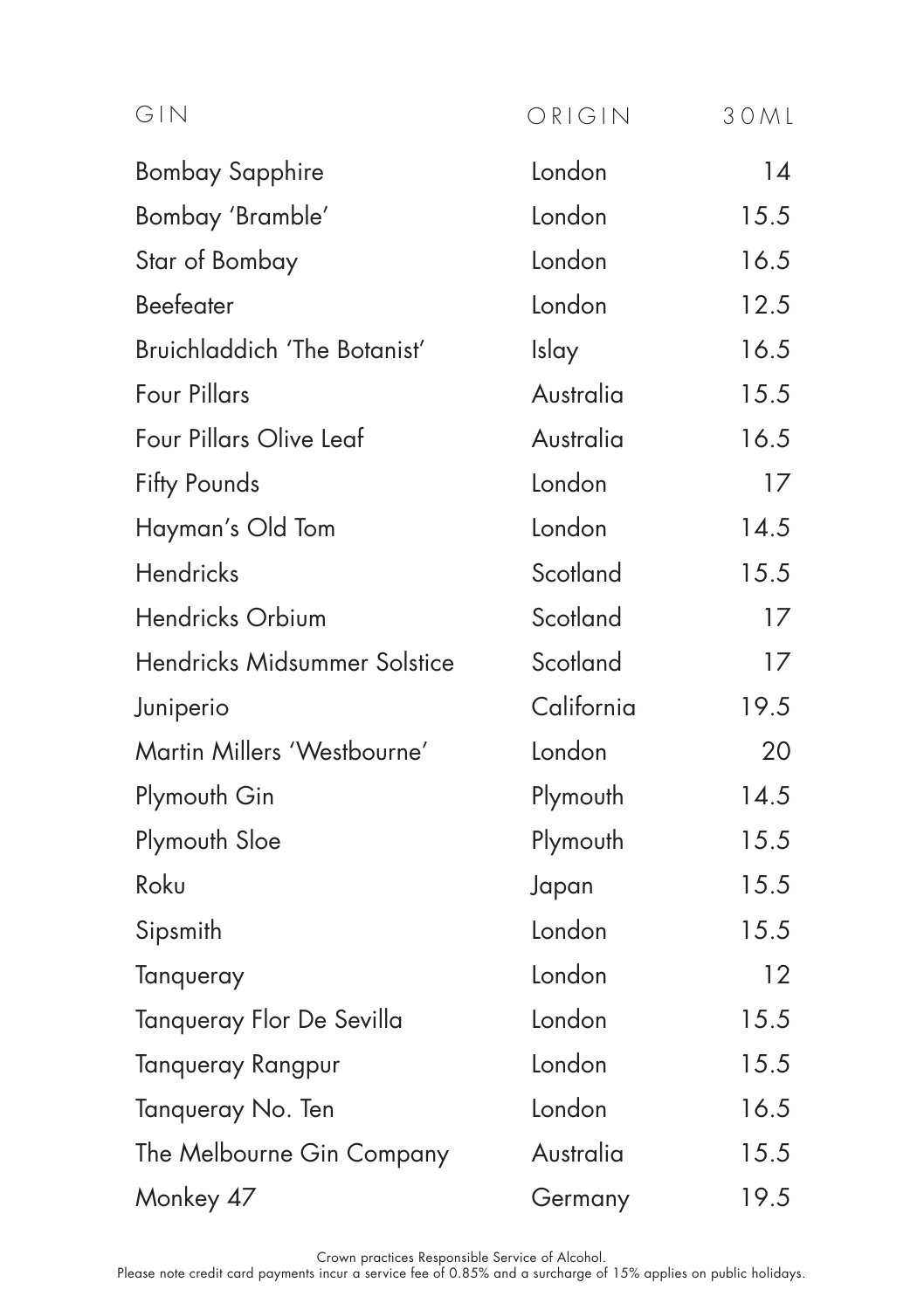| VODKA             | ORIGIN             | 30ML |
|-------------------|--------------------|------|
| Absolut           | Sweden             | 15.5 |
| Absolut 'Vanilla' | Sweden             | 14.5 |
| <b>Belvedere</b>  | Poland             | 16.5 |
| Ciroc             | France             | 13.5 |
| Grey Goose        | France             | 18.5 |
| Ketel One         | <b>Netherlands</b> | 12   |
| Zubrowka          | Poland             | 14.5 |
| Hipocampus        | Australia          | 16.5 |
| Beluga Noble      | Russia             | 15.5 |
| Beluga Gold Line  | Russia             | 25   |
| Haku              | Japan              | 16.5 |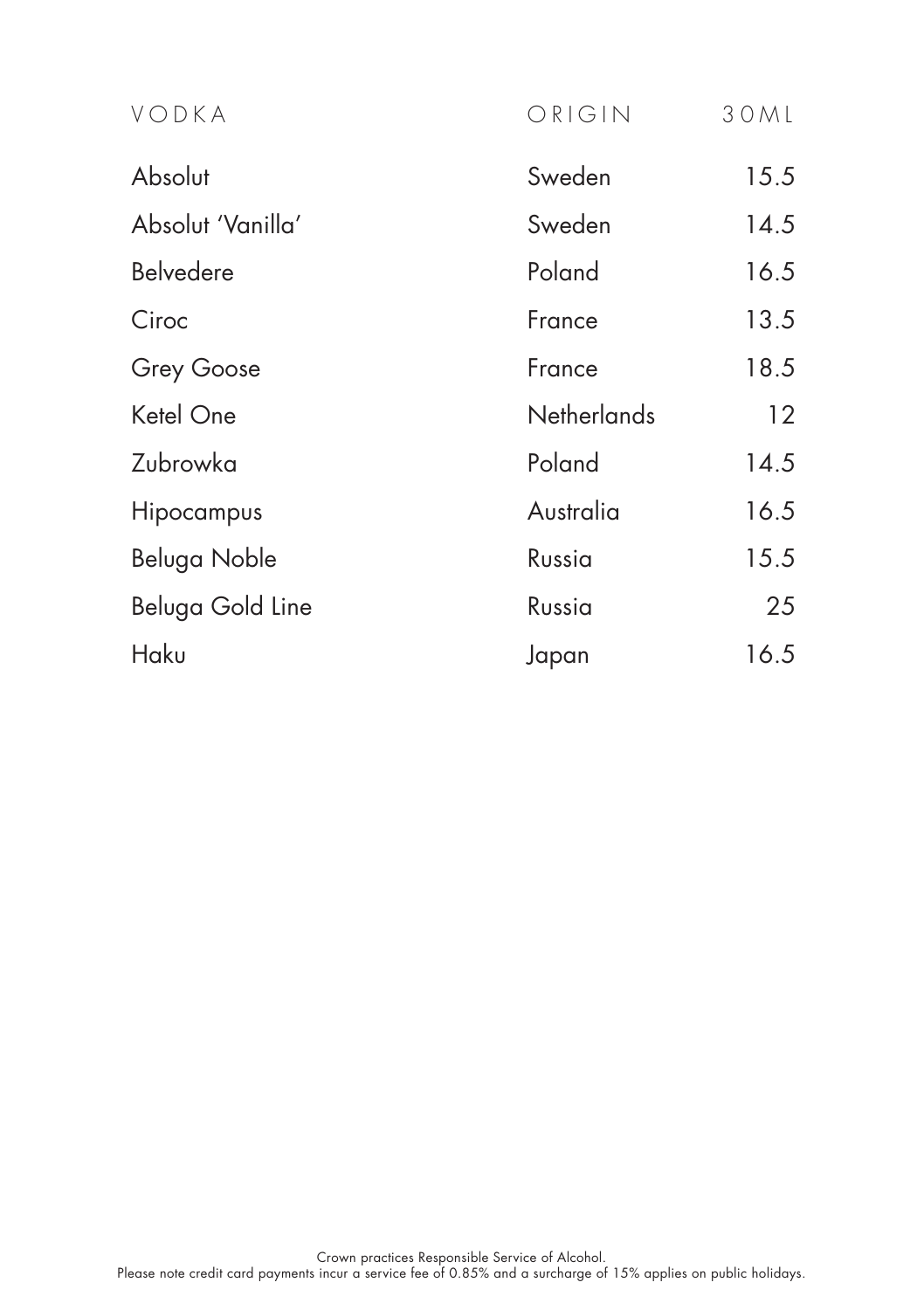| RUM                             | ORIGIN               | 30ML |
|---------------------------------|----------------------|------|
| Appleton Estate VX              | Jamaica              | 14.5 |
| Appleton Estate 21yo            | Jamaica              | 32   |
| Baron Samedi Spiced Rum         | <b>United States</b> | 14   |
| Bundaberg 'Select Vat'          | Australia            | 12.5 |
| Bundaberg 'Small Batch'         | Australia            | 16   |
| Bacardi 'Blanco'                | Cuba                 | 11.5 |
| Bacardi 'Oakheart'              | Cuba                 | 13.5 |
| Diplomatico 'Reserva Exclusiva' | Venezuela            | 19.5 |
| Havana Club 3yo                 | Cuba                 | 14   |
| Havana Club 7yo                 | Cuba                 | 15.5 |
| Kirk Sweeny 12yo                | Dominican            | 17.5 |
| Kraken Rum                      | <b>Barbados</b>      | 15   |
| Matusalem 'Gran Reserva'        | Cuba                 | 15.5 |
| Mt Gay 'Extra Old'              | <b>Barbados</b>      | 16.5 |
| Sagatiba Pura Cachaca           | <b>Brazil</b>        | 13.5 |
| Sailor Jerry                    | Guyana               | 14   |
| Zacapa 23yo                     | Guatemala            | 18.5 |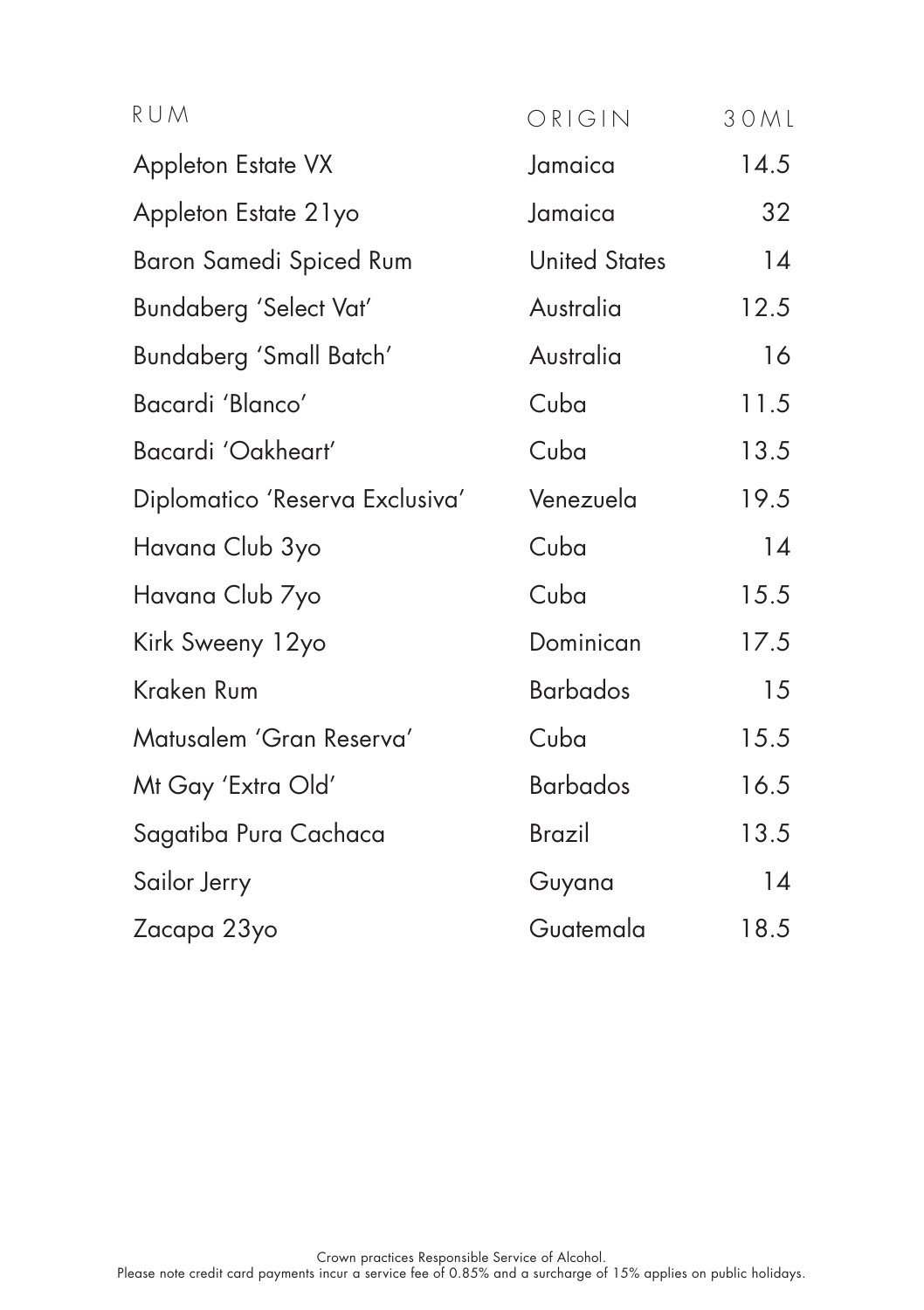| TEQUILA              | ORIGIN | 30ML |
|----------------------|--------|------|
| Don Julio 'Blanco'   | Mexico | 15.5 |
| Don Julio 'Reposado' | Mexico | 17.5 |
| Don Julio 'Anejo'    | Mexico | 18.5 |
| Don Julio '1942'     | Mexico | 42   |
| El Jimadore Reposado | Mexico | 11   |
| Herradura 'Anejo'    | Mexico | 17.5 |
| Herradura Silver     | Mexico | 15.5 |
| Herradura 'Reposado' | Mexico | 16.5 |
| Patron 'XO Café'     | Mexico | 20   |
| Patron 'Silver'      | Mexico | 18.5 |
| Patron 'Anejo'       | Mexico | 22   |
| Patron 'Reposado'    | Mexico | 22   |
| 1800 Coconut         | Mexico | 15.5 |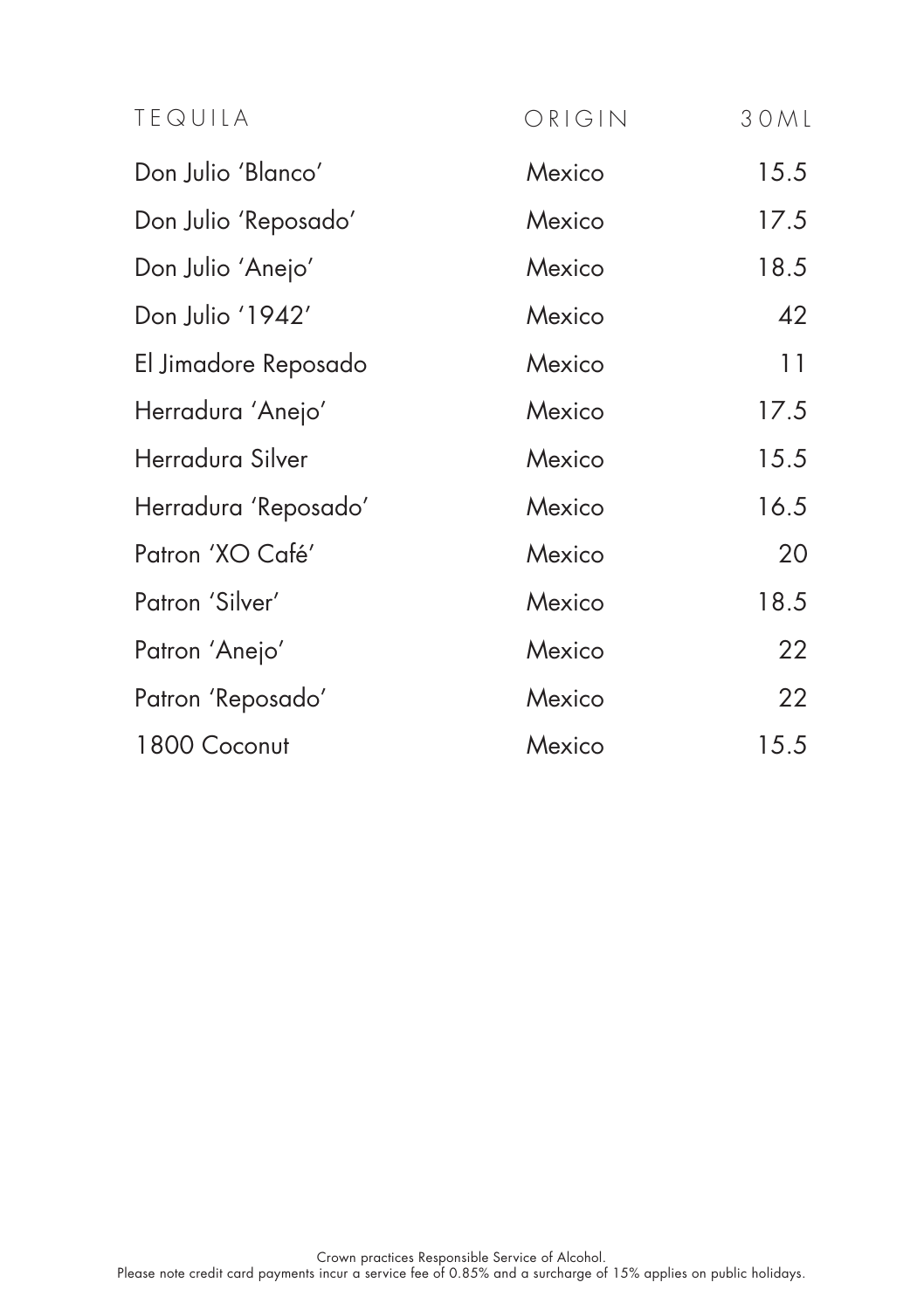| COGNAC, BRANDY                    |            |                 |
|-----------------------------------|------------|-----------------|
| & FORTIFIED                       | ORIGIN     | 30ML            |
| Hennessy VSOP                     | France     | 16.5            |
| Hennessy XO                       | France     | 36              |
| Hennessy 'Paradis Imperial'       | France     | 225             |
| <b>Remy Martin VSOP</b>           | France     | 16.5            |
| Remy XO Excellence                | France     | 35              |
| Remy 'Louis XIII'                 | Mars       | 325             |
| BRANDY                            |            |                 |
| Chatelle Napoleon VSOP            | France     | 12.5            |
| Laird's Applejack                 | <b>USA</b> | 15              |
| Delord Armagnac 1985              | France     | 18.5            |
| FORTIFIED                         |            |                 |
| Penfolds 'Grandfather' Port       | Australia  | 16              |
| Penfolds 'Great Grandfather' Port | Australia  | 42              |
| Tio Pepe Fino Sherry              | Spain      | 12 <sup>2</sup> |